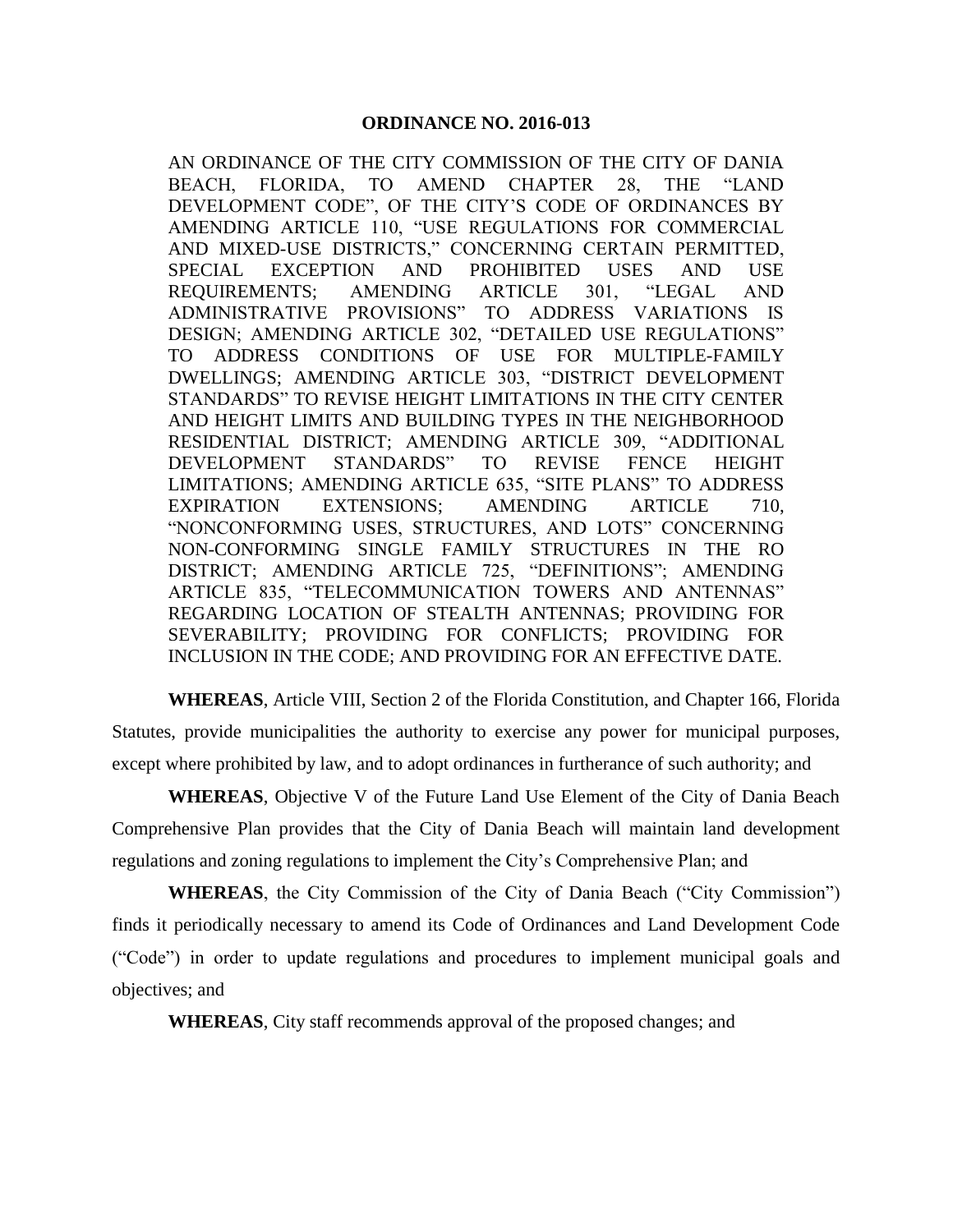**WHEREAS**, the Planning and Zoning Board, sitting as the City's Local Planning Agency, has reviewed this Ordinance, and has determined that it is consistent with the City's Comprehensive Plan; and

**WHEREAS**, pursuant to Section 166.041 (c)(2), Florida Statutes, notice has been given by publication in a paper of general circulation in the City, notifying the public of this proposed Ordinance and of the time and dates of the public hearings; and

**WHEREAS**, two (2) public hearings were held before the City Commission pursuant to the published notice described above; and

**WHEREAS**, the City Commission finds that adoption of this Ordinance through its police powers will protect the public health, safety, and welfare of the residents of the City, and furthers the purpose, goals, objectives, and policies of the City's Comprehensive Plan.

# **NOW THEREFORE, BE IT ORDAINED BY THE CITY COMMISSION OF THE CITY OF DANIA BEACH, FLORIDA<sup>1</sup> :**

**Section 1.** That the preceding "Whereas" clauses are ratified and incorporated as a record of the legislative intent of this Ordinance.

**Section 2.** That Article 110 "Use Regulations for Commercial and Mixed-Use Districts" of the City of Dania Beach Land Development Code is amended to read as follows:

# **ARTICLE 110. USE REGULATIONS FOR COMMERCIAL AND MIXED-USE DISTRICTS.**

**\* \* \***

### **Sec. 110-20. – List of permitted, special exception and prohibited uses.**

Included in the table below are permitted, special exception and prohibited uses within commercial districts, the residential office (RO) district, the Marine district, and generalized permitted and special exception uses within the mixed-use CRA form-based districts. Permitted and special exception uses shown in this table for the CRA form-based districts are not allowed in all areas of a district; therefore, the more detailed regulations of article 302 must be consulted to determine whether a particular use is permitted in any given location. Article 302 shall take precedence over this table.

 $\overline{\phantom{a}}$ 

<sup>&</sup>lt;sup>1</sup> Additions to the text are shown in <u>underline</u>. Deletions to the text are shown in <del>strikethrough</del>.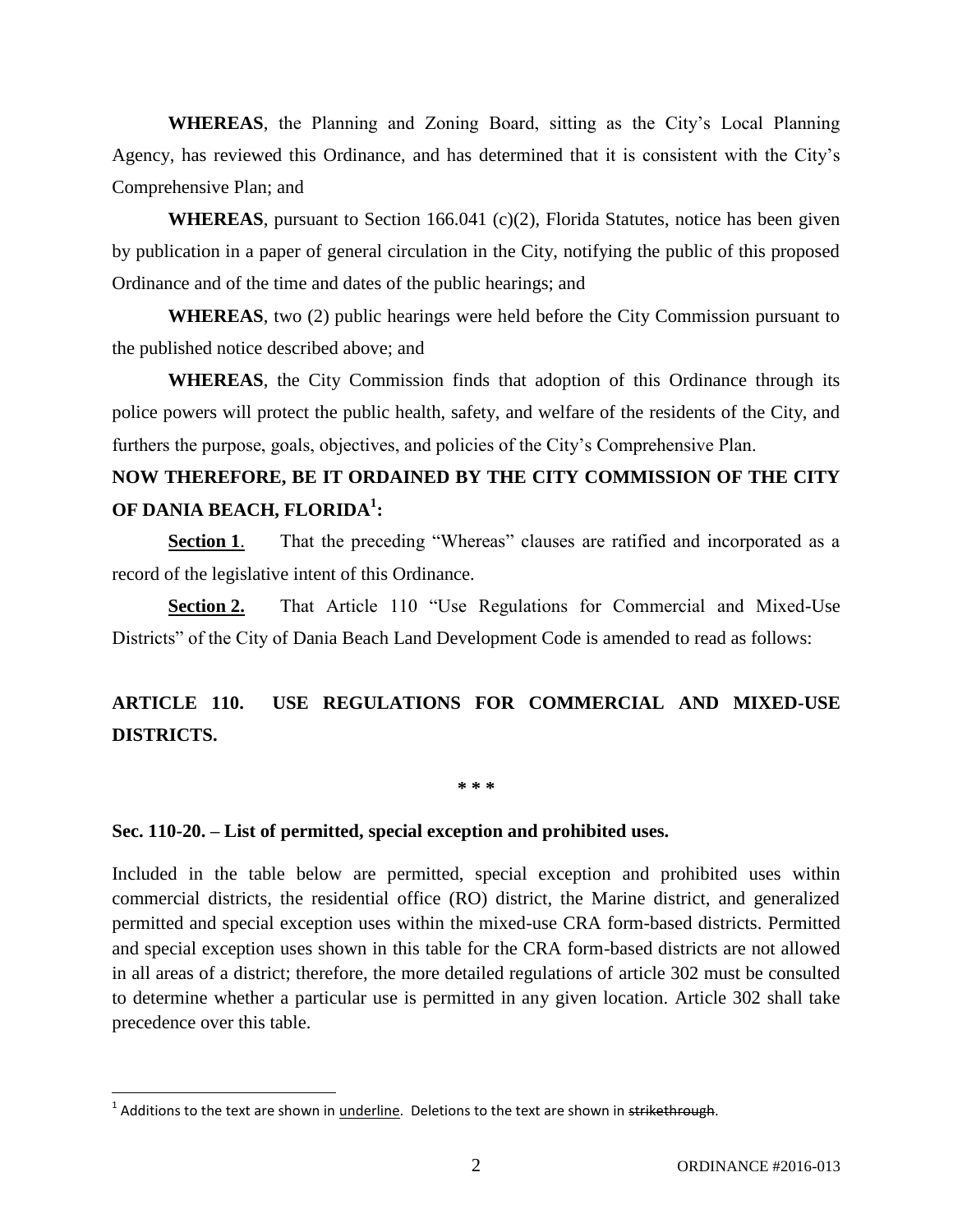|                        | <b>INDUSTRIAL MIXED-USE DISTRICTS</b> |                                                                                   |  |                                                                                    |                           | <b>COMMERCIAL</b><br><b>ZONING</b><br><b>DISTRICTS</b> |                                                              |    |                                           |                                                 |
|------------------------|---------------------------------------|-----------------------------------------------------------------------------------|--|------------------------------------------------------------------------------------|---------------------------|--------------------------------------------------------|--------------------------------------------------------------|----|-------------------------------------------|-------------------------------------------------|
|                        | <b>CRA FORM-BASED DISTRICTS</b>       |                                                                                   |  |                                                                                    |                           |                                                        |                                                              |    |                                           |                                                 |
| Marine                 |                                       | $\overline{\text{CC}}$                                                            |  | MU                                                                                 | MU                        | MU                                                     |                                                              |    |                                           |                                                 |
| $\overline{\text{NP}}$ |                                       |                                                                                   |  |                                                                                    | $\mathbf{NP}$             |                                                        |                                                              |    |                                           | SE                                              |
| NP                     |                                       |                                                                                   |  |                                                                                    | NP                        |                                                        |                                                              |    |                                           | $\overline{\text{NP}}$                          |
|                        |                                       |                                                                                   |  |                                                                                    |                           |                                                        |                                                              |    |                                           |                                                 |
| NP                     |                                       | $\overline{\mathbf{P}}$                                                           |  | $\overline{P}$                                                                     | $\overline{\mathbf{P}}$   | $\overline{\mathbf{P}}$                                | NP                                                           |    |                                           | NP                                              |
|                        |                                       |                                                                                   |  |                                                                                    |                           |                                                        |                                                              |    |                                           |                                                 |
| NP                     |                                       |                                                                                   |  |                                                                                    | NP                        |                                                        |                                                              |    |                                           | NP                                              |
|                        |                                       | RO<br>(see<br>sec<br>$110-$<br>180)<br>$\mathbf{NP}$<br>NP<br>NP<br>$\mathbf{NP}$ |  | <b>MU</b><br>$NP$ $NP$<br>$NP$ $NP$<br>$\overline{\mathbf{P}}$<br>NP <sub>NP</sub> | $\mathbf{NP}$<br>NP<br>NP |                                                        | EDBB-SFED-GTWY-NBHD-<br>$\mathbf{NP}$<br>$\mathbf{NP}$<br>NP | NP | $NP$ $NP$<br>$\mathbf{NP}$<br>NP<br>NP NP | $C-1$ $C-2$ $C-3$ $C-4$<br>SE<br>NP<br>NP<br>NP |

### **\* \* \***

**Section 3.** That Article 301 "Legal and Administrative Provisions" of the City of Dania Beach Land Development Code is amended to read as follows: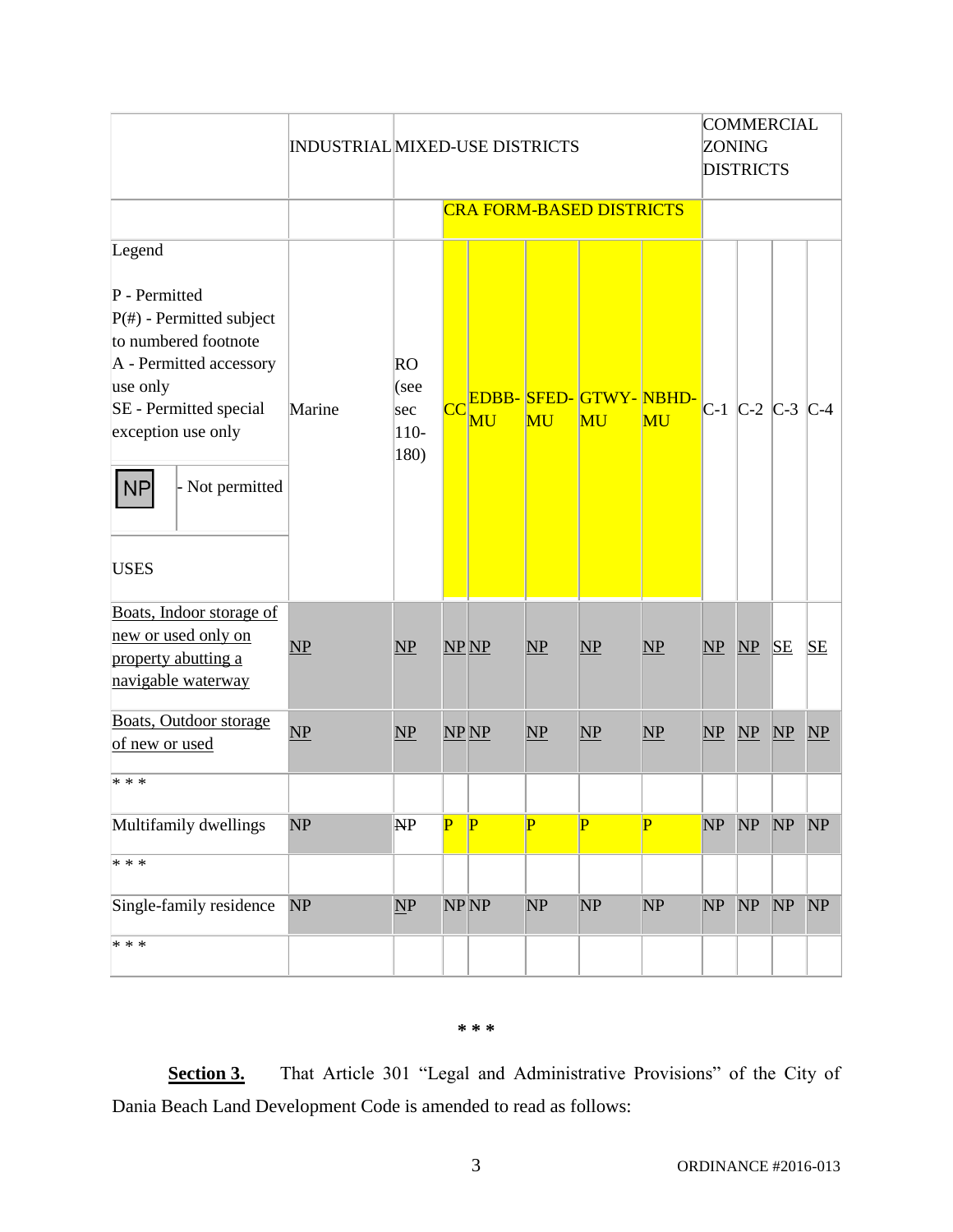# **ARTICLE 301. - LEGAL AND ADMINISTRATIVE PROVISIONS**

**\* \* \***

**Sec. 301-50. - Variations in design; procedure for review of design variations.** 

**\* \* \***

- (B) *Applicability.* The city is authorized to approve design variations within the CC, SFED-MU, EDBB-MU and NBHD-MU districts that are consistent with the intent of this section, using the procedure and criteria of this section in lieu of the variance process of article 625. Design-based variations shift the focus of review from hardship to design and logistics issues.
	- (1) Maximum height design variations are limited to 10% above the maximum building height or an additional ten (10) feet, whichever is less, and provided no additional stories are granted;
	- (2) Design variations are not authorized for varying the following code requirements, which are not specific to the regulations of this subpart:
		- (1) Maximum height;
		- (2a) Maximum density;
		- (3b) Maximum impervious area;
		- (4c) Maximum lot coverage;
		- (5d) Minimum open space;
		- (6e) Parking and loading;
		- (7f) Signage.

**\* \* \***

**Section 4.** That Article 302 "Detailed Use Regulations" of the City of Dania Beach Land Development Code is amended to read as follows:

# **ARTICLE 302. - DETAILED USE REGULATIONS**

**\* \* \***

# **Sec. 302-20. - Conditions of use.**

(A) The following are the conditions of use that correspond to the numbers in the schedule of permitted, special exception and prohibited uses.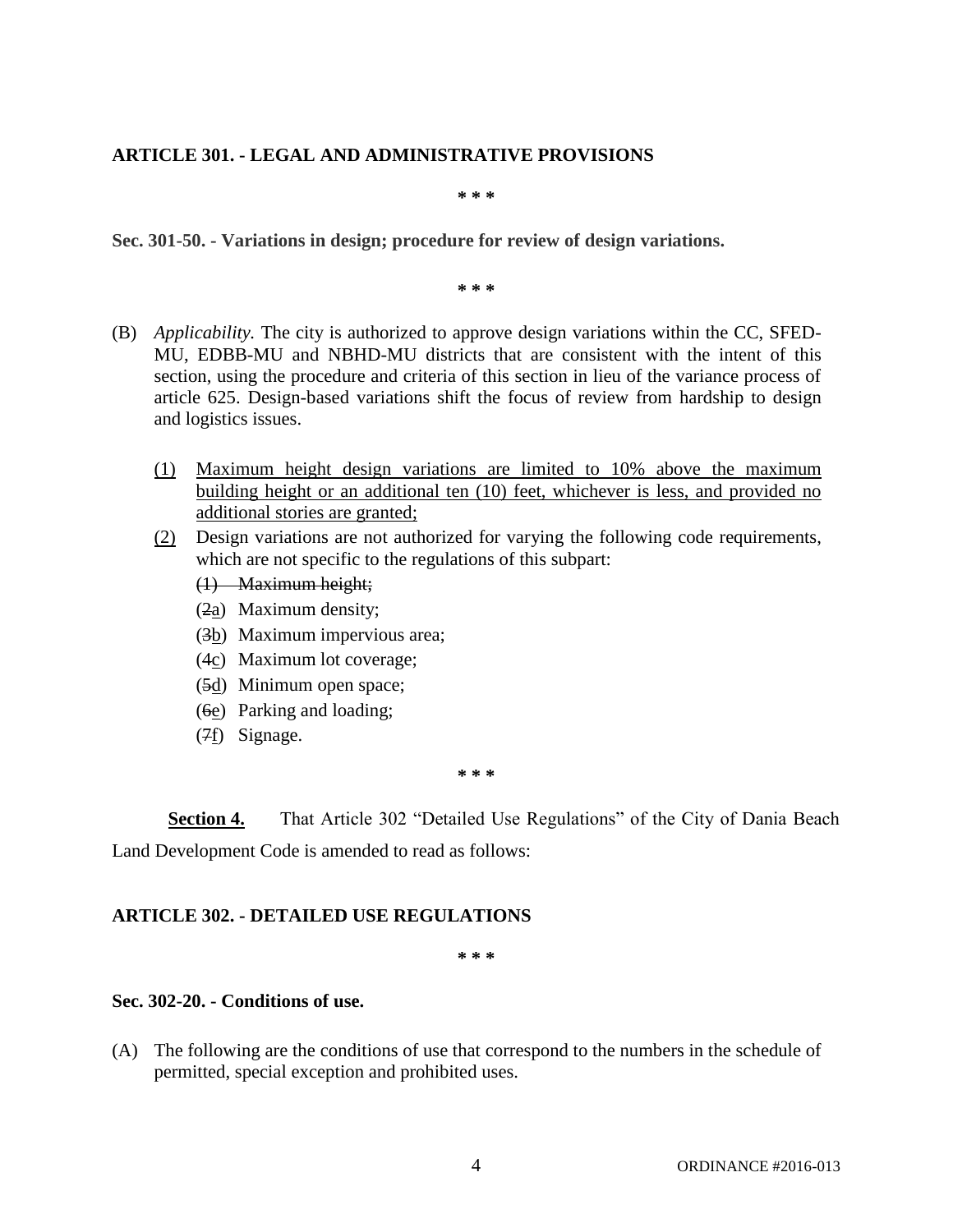- **\* \* \***
- (2) Multiple-family dwellings.
	- (a) *City Center District.* Apartments on ground story are permitted only on secondary streets, and primary streets outside of the city center core.
	- (b) *Neighborhood Residential district:* multiple-family dwellings are permitted only on lots that were zoned RM, RM-1, RM-2, or RM-3 immediately prior to the adoption of this code, which is reflected on the new zoning map with an asterisk (NBHD-RES\*). Permitted building types for multiple-family dwellings are limited to mansion apartment house, apartment building, and rowhouse with porch, balcony over porch, stoop and dooryard frontage types. Maximum permitted height is five  $(5)$  three  $(3)$  stories for rowhouses, three  $(3)$  and two  $(2)$ stories for mansion apartment houses and five (5) stories for apartment buildings.
	- (c) *All districts.* In all districts where ground story apartments are permitted, they must be part of an apartment building of at least two (2) stories.

**\* \* \***

**Section 5.** That Article 303 "District Development Standards" of the City of Dania Beach Land Development Code is amended to read as follows:

### **ARTICLE 303. - DISTRICT DEVELOPMENT STANDARDS**

**\* \* \***

### **Sec. 303-40. - City Center (CC) District.**

**\* \* \***

- (Q) *Height zones map, Figure 303-10.*
	- 1. The maximum allowable height in this district is based upon proximity to adjacent residential zoning districts and the F.E.C. Railroad corridor. Allowable height increases at a rate of one (1) foot per one and two-thirds (1.66) feet of horizontal distance from an adjacent residential zoning boundary. Therefore, allowable height within one (1) portion of a property might be different than that permitted on another portion. Buildings must be designed accordingly.
	- 2. Allowable height is indicated on the map as the base allowable height, plus additional height that may be authorized by qualifying for height bonuses pursuant to article 305.
	- 3. The allowable height of buildings just outside of the district boundary is shown for information purposes.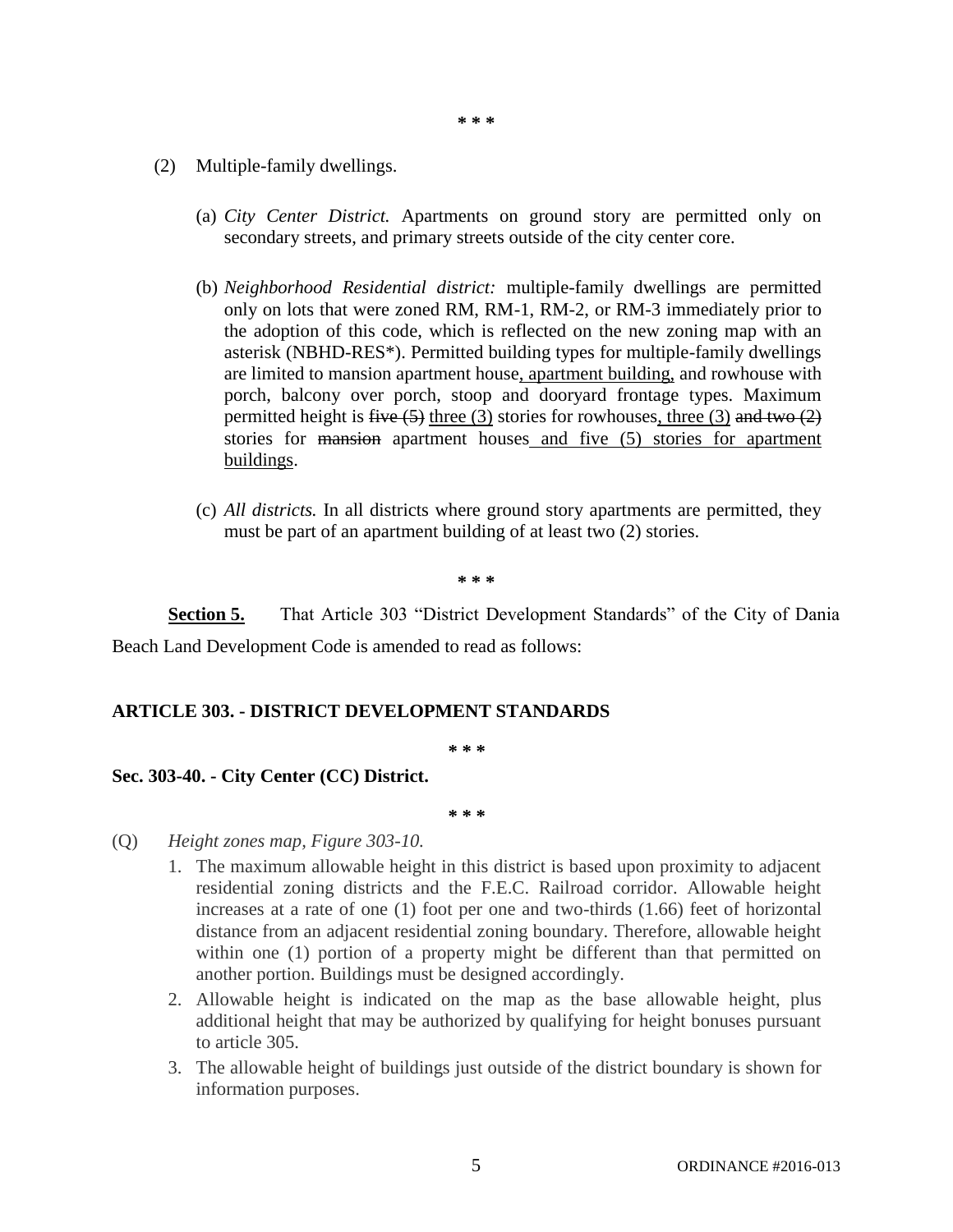**[FIGURE 303-10 Is revised as shown in the following figure]**

# **[THE REMAINDER OF THIS PAGE INTENTIONALLY BLANK]**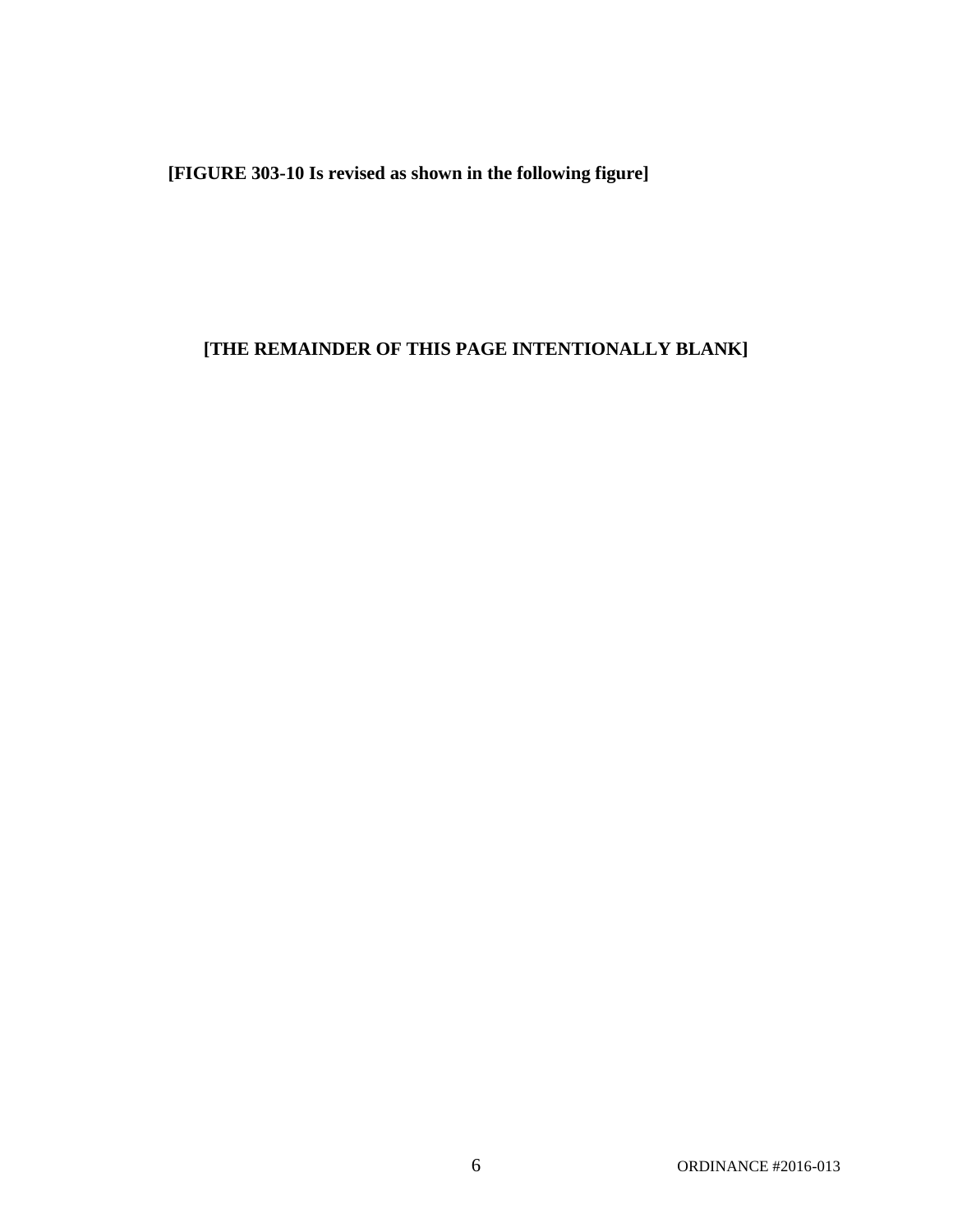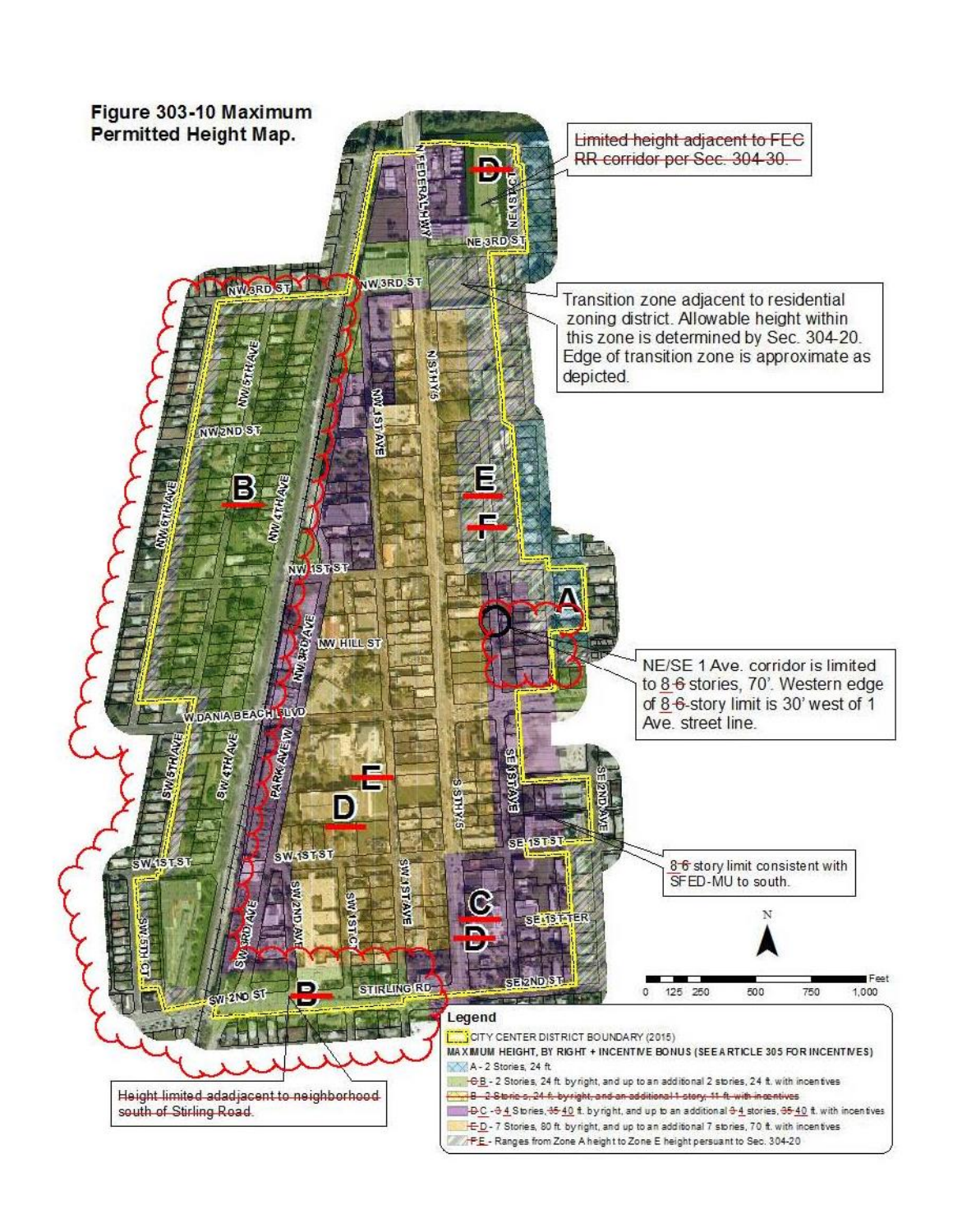# **Sec. 303-90. - NBHD-RES, Neighborhood Residential District.**

(E) *Height.* Maximum of two (2) stories and twenty-five (25) feet except as provided in Section  $302-20(A)(2)(b)$ . See "K" in diagram.

**\* \* \***

Figure 303-28 Building height.  $\mathbf{r} = 1$ 

(F) *Allowable building and frontage types (see articles [310](https://www2.municode.com/library/) and [311](https://www2.municode.com/library/) for details) and required lot dimensions.*

| <b>Building Types</b> |              |               |              |   |                 |       |
|-----------------------|--------------|---------------|--------------|---|-----------------|-------|
|                       | Porch        | Lot Dimension |              |   |                 |       |
|                       |              | Porch         |              |   | Width           | Depth |
| Single-Family *       | J            | ✔             |              |   | 60'             | 90'   |
| Duplex *              | √            | ✔             |              |   | 80 <sup>2</sup> | 100'  |
| Mansion <sup>*</sup>  | √            | ✔             |              |   | 80 <sup>2</sup> | 100'  |
| Rowhouse <sup>*</sup> | $\checkmark$ | ✔             | $\checkmark$ | √ | 100'            | 100'  |
| Apartment *           |              |               |              |   | 160'            | 100'  |

✓ **Permitted frontage type**

**\* Restricted pursuant to section 302-20**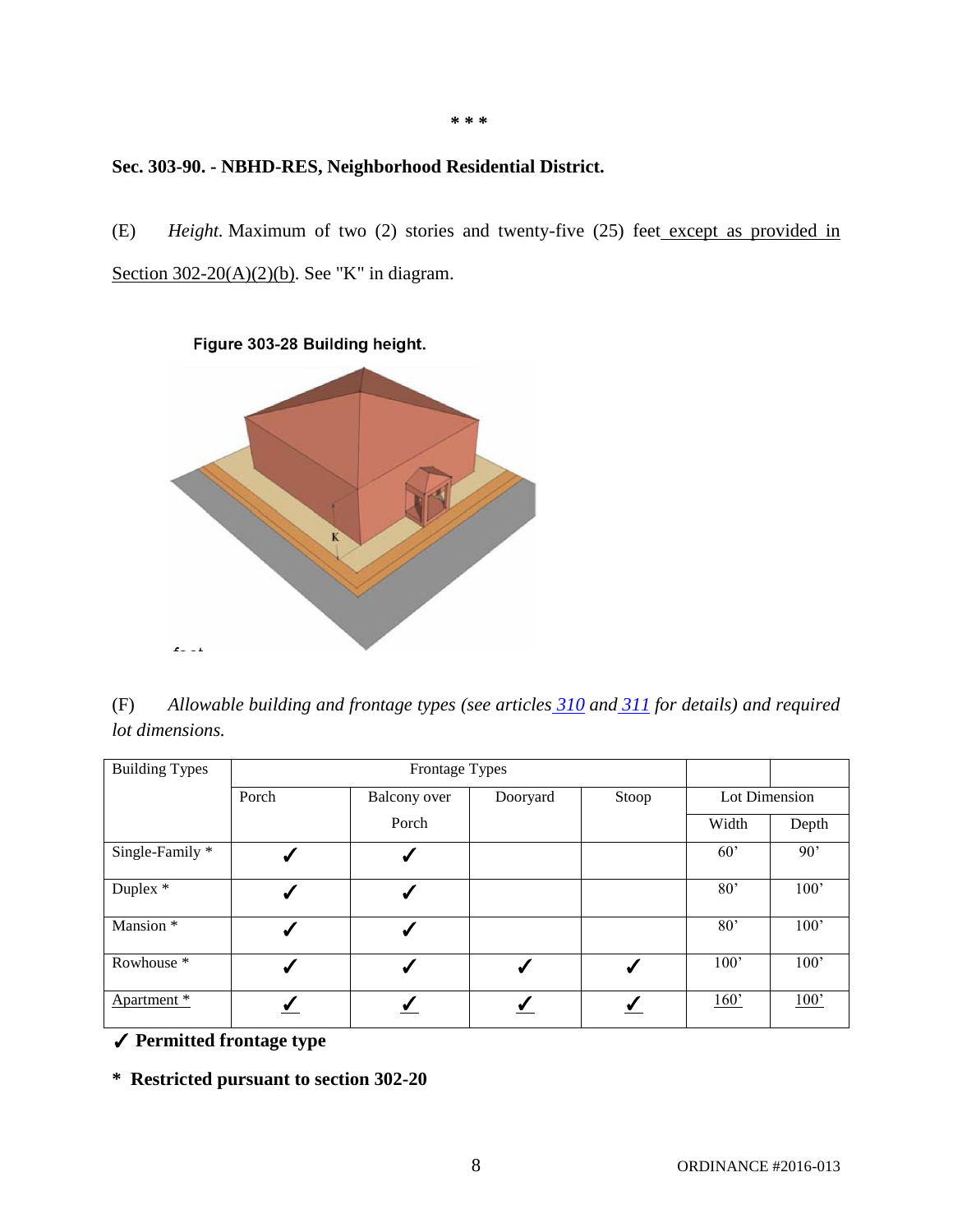**Section 6.** That Article 309 "Additional Development Standards" of the City of Dania Beach Land Development Code is amended to read as follows:

### **ARTICLE 309. - ADDITIONAL DEVELOPMENT STANDARDS**

**\* \* \***

**Sec. 309-40. - Fences, walls and hedges.** 

**\* \* \***

(B) Decorative fencing is permitted in all districts and is the only type of fencing permitted in any front yard. Decorative fencing shall not exceed three  $(3)$  feet in height in neighborhood residential districts and four (4) feet in height elsewhere, unless otherwise provided. Approved decorative fencing materials are wooden shadowbox, decorative aluminum, steel, iron, PVC, and solid masonry walls with paint over stucco.

**\* \* \***

**Section 7.** That Article 635 "Site Plans" of the City of Dania Beach Land Development Code is amended to read as follows:

### **ARTICLE 635. - SITE PLANS**

**\* \* \***

### **Sec. 635-100. - Expiration of site plans; procedure for extension.**

- (A) All site plan approvals shall automatically expire and become null and void unless the applicant files complete building permit applications with construction drawings for all improvements shown on the site plan within eighteen (18) months from the date of site plan approval, and the permits remain valid until a certificate of occupancy or its equivalent is issued for the improvements.
- (B) The director, planning and zoning board or city commission which originally approved the site plan, as applicable, may grant the following an extensions:
	- $(1)$  of one, six  $(6)$  twelve  $(12)$  additional months extension if the applicant submits the extension request within nineteen (19) months of the date of site plan approval and the applicant can demonstrate good cause for the delay; and.
	- (2) a second six (6) month extension if the applicant submits the extension request prior to the expiration of the first site plan extension deadline provided: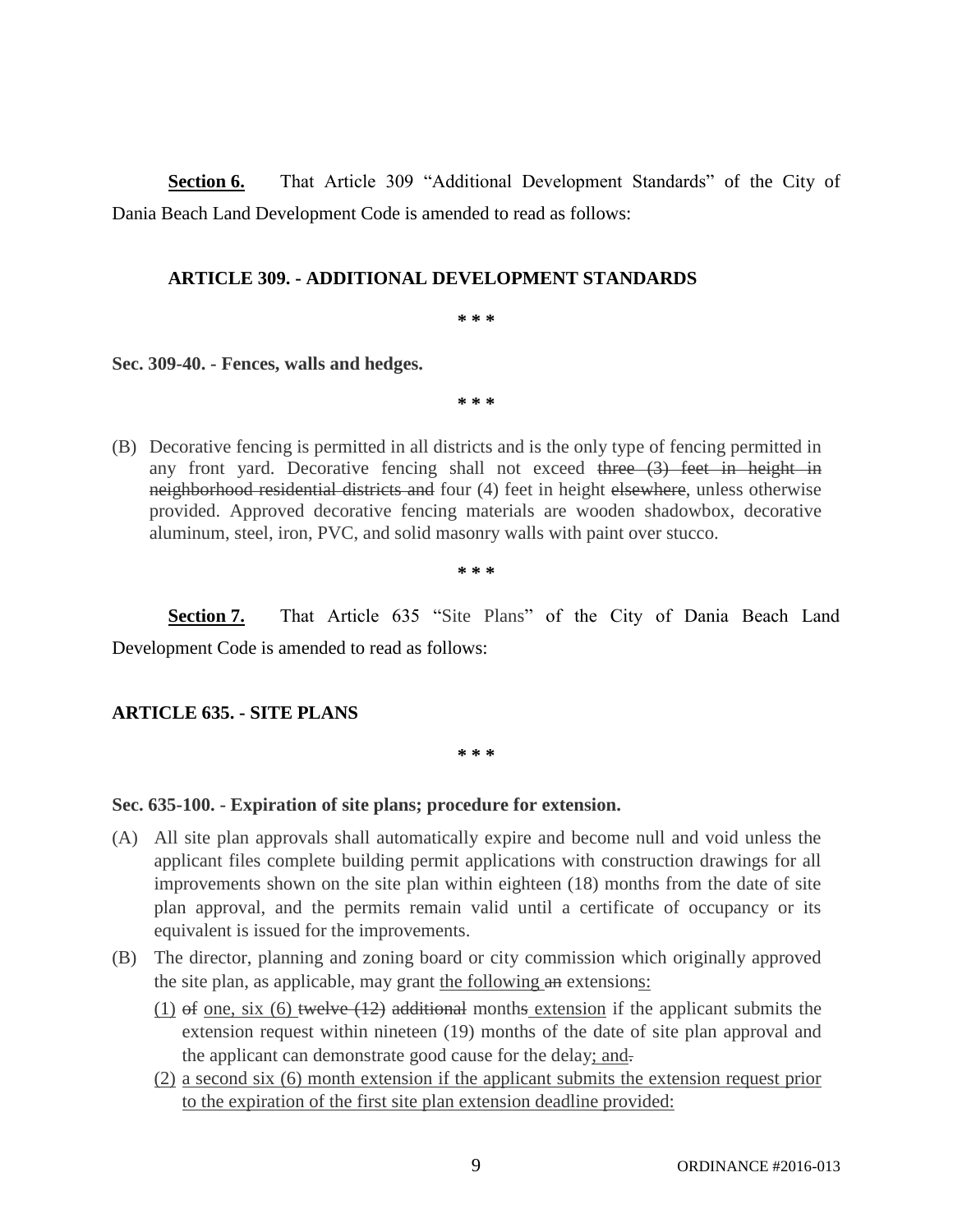- (a) the site plan has been updated to fully comply with the City's Code of Ordinances as it exists at the date of the extension request and is treated as a site plan modification; and
- (b) the applicant can demonstrate good cause for the delay.

Good cause may include, but shall not be limited to, delay caused by governmental action or inaction or other factors totally beyond the control of the applicant. Any request for extension of site plan approval before its expiration date will be treated and processed as a site plan modification.

**\* \* \***

**Section 8.** That Article 710 "Nonconforming Uses, Structures, And Lots" of the City of Dania Beach Land Development Code is amended to read as follows:

# **ARTICLE 710. - NONCONFORMING USES, STRUCTURES, AND LOTS**

**\* \* \***

**Sec. 710-60. - Exceptions to limitations on the continuance of nonconforming uses and structures.** 

**\* \* \***

(G) *Single-family dwellings; special provisions.* Nonconforming single-family structures located in any RS-6000, RD-8000, RS-8000, or NBHD-RES, or RO district, and which conform to the use regulations of the applicable district, may be reconstructed and added onto, provided the following conditions exist or are met:

**\* \* \***

**Section 9.** That Article 725 "Definitions" of the City of Dania Beach Land Development Code is amended to read as follows:

**ARTICLE 725. - DEFINITIONS**

**\* \* \***

**Sec. 725-30. - Terms defined.** 

**\* \* \***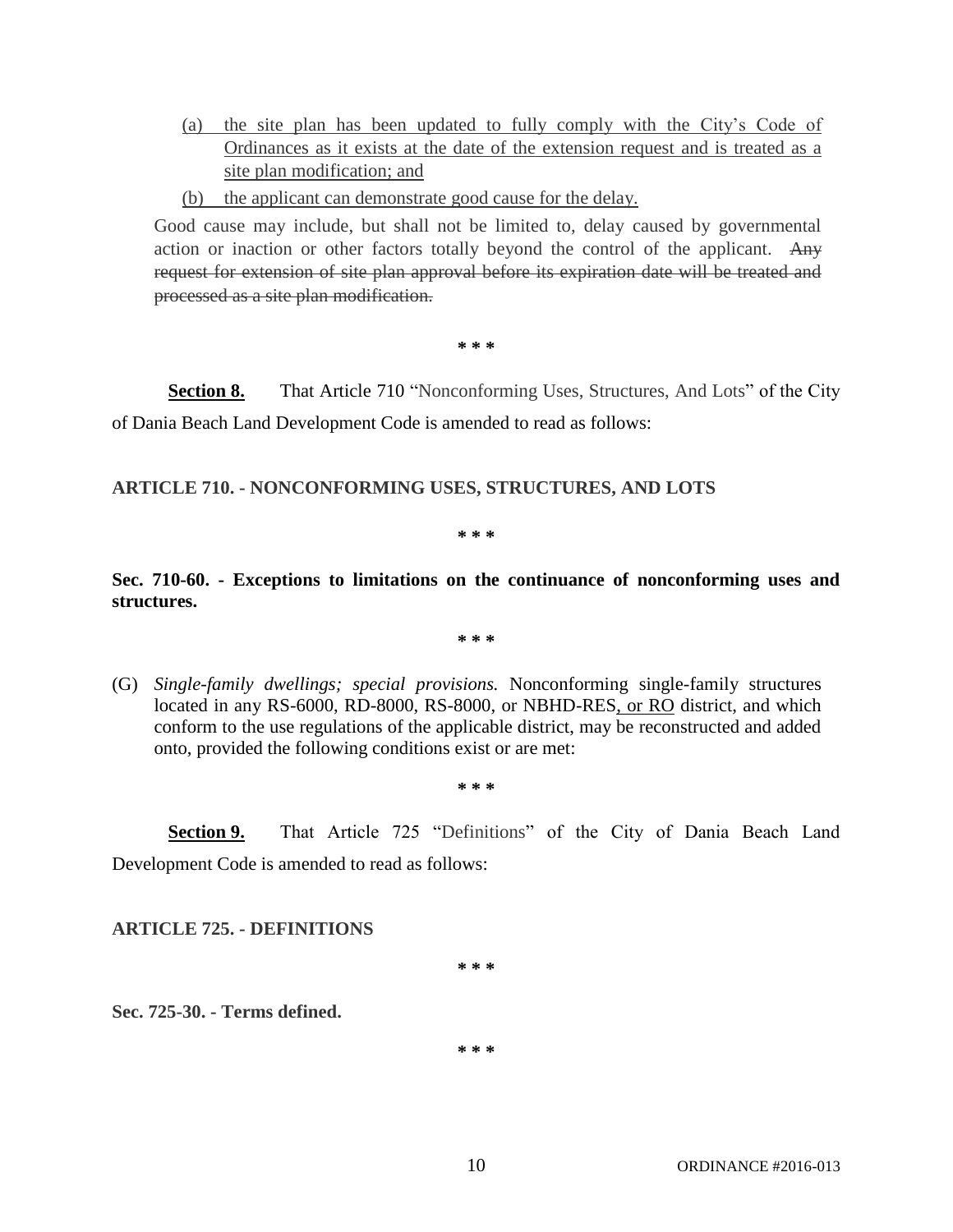*Height.* For buildings, height is the vertical distance measured from plus eight (8) feet NVGD datum the building slab to the tie beam of the top story.

**\* \* \***

**Section 10.** That Article 835 "Definitions" of the City of Dania Beach Land Development Code is amended to read as follows:

# **ARTICLE 835. - TELECOMMUNICATION TOWERS AND ANTENNAS**

#### **\* \* \***

**Sec. 835-50. - Zoning districts, height and setback requirements, etc.** 

**\* \* \***

- (C) *[Stealth equipment as special exceptions.]* Stealth towers or stealth rooftop and building mounted antennas shall be allowed as special exceptions in the following zoning districts:
	- (1) (C-4) Community Business District General Commercial District.
	- (2) (C-3) General Business District.
	- (3) (C-2) Commercial Business District.

**\* \* \***

**Section 11.** That if any section, clause, sentence or phrase of this Ordinance is for any reason held invalid or unconstitutional by a court of competent jurisdiction, the holding shall not affect the validity of the remaining portions of this Ordinance.

**Section 12.** That all ordinances or parts of ordinances in conflict with the provisions of this Ordinance are repealed to such extent of the conflict.

**Section 13.** That this Ordinance shall be codified in accordance with the foregoing. It is the intention of the City Commission that the provisions of this Ordinance shall become and be made a part of the City of Dania Beach Code of Ordinances; and that the sections of this Ordinance may be renumbered or re-lettered and the word "ordinance" may be changed to "section", "article" or such other appropriate word or phrase in order to accomplish such intentions.